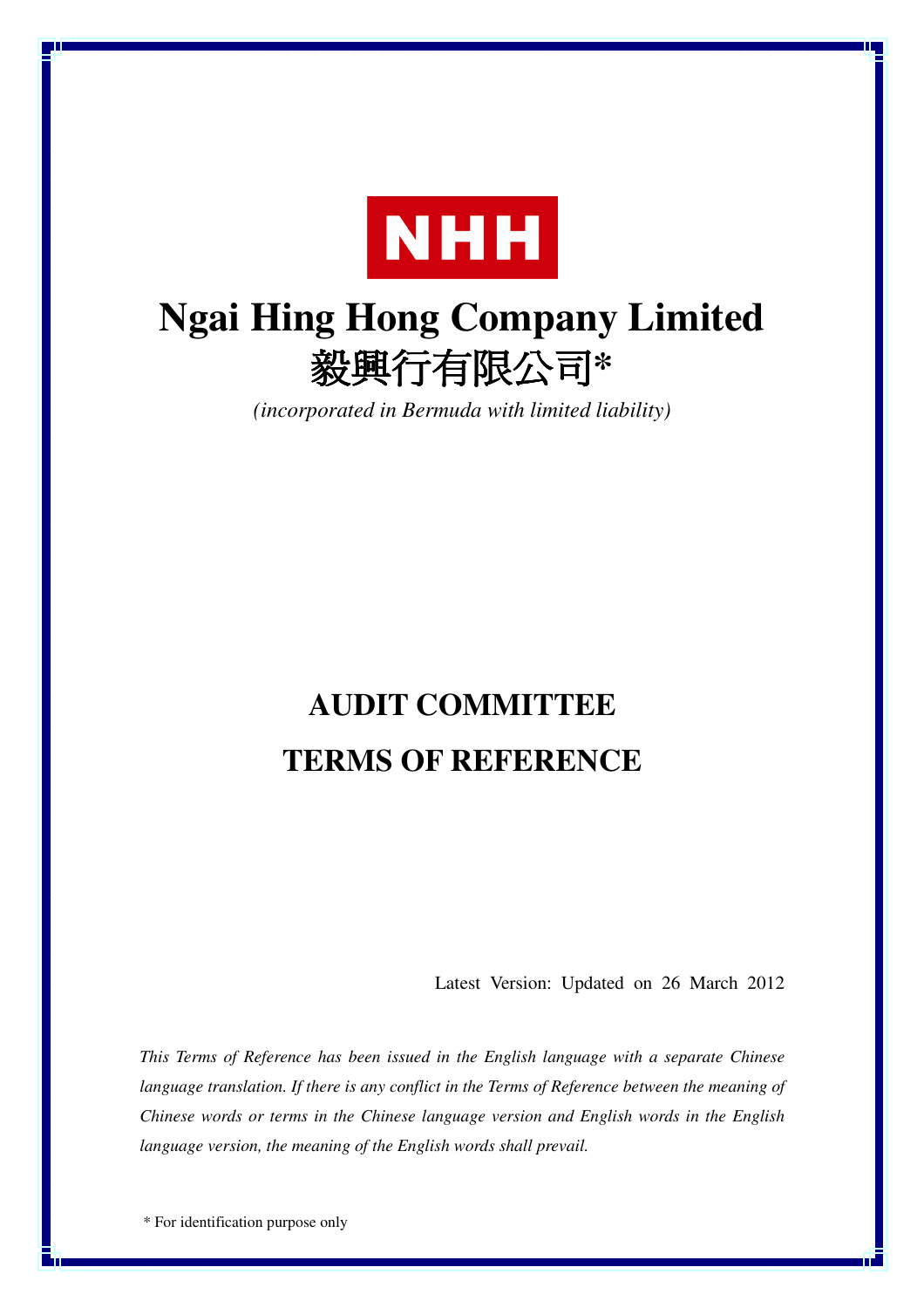# **Ngai Hing Hong Company Limited** 毅興行有限公司\*

## **AUDIT COMMITTEE**

## **TERMS OF REFERENCE**

## **TABLE OF CONTENTS**

|           |                                                                      | Page                  |
|-----------|----------------------------------------------------------------------|-----------------------|
| 1.        | <b>CONSTITUTION</b>                                                  | 3                     |
| 2.        | <b>MEMBERSHIP</b>                                                    | 3                     |
| <b>3.</b> | <b>MEETINGS</b>                                                      | $\boldsymbol{\Delta}$ |
| 4.        | <b>ATTENDANCE AT MEETINGS</b>                                        | 5                     |
| 5.        | <b>FREQUENCY OF MEETINGS</b>                                         | 5                     |
| 6.        | <b>AUTHORITY</b>                                                     | 5                     |
| 7.        | <b>DUTIES &amp; RESPONSIBILITIES</b>                                 | 6                     |
|           | - REVIEW OF THE FINANCIAL INFORMATION OF THE COMPANY                 |                       |
|           | - OVERSIGHT OF THE COMPANY'S FINANCIAL REPORTING SYSTEM AND INTERNAL |                       |
|           | <b>CONTROL PROCEDURES</b>                                            |                       |
|           | - RELATIONSHIP WITH THE COMPANY'S AUDITORS                           |                       |
|           | - RELATIONSHIP WITH THE COMPANY'S EMPLOYEES                          |                       |
| 8.        | <b>REPORTING PROCEDURES</b>                                          | 9                     |
| 9.        | <b>PUBLICATION OF THE TERMS OF REFERENCE</b>                         | 9                     |

\* For identification purpose only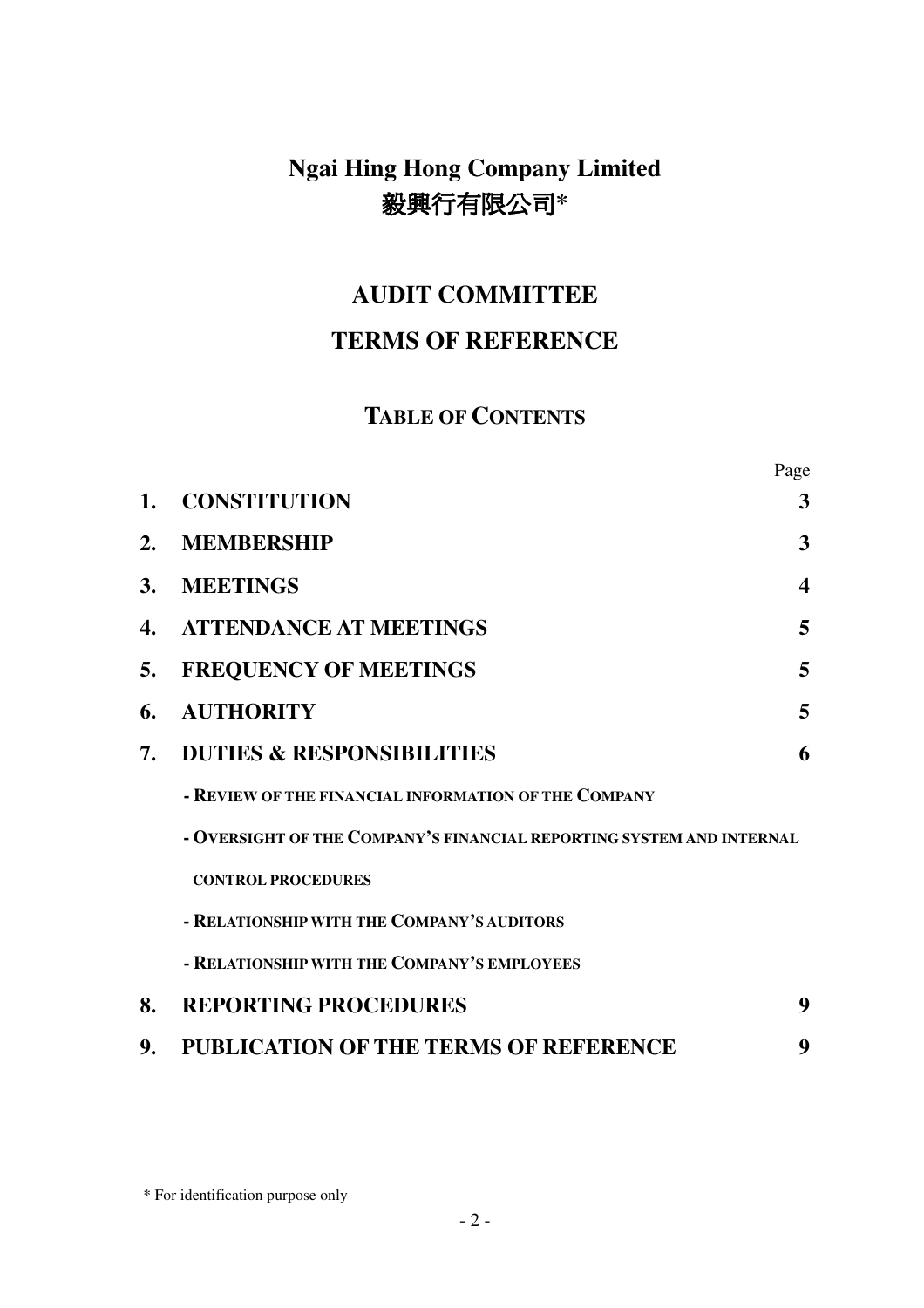# **Ngai Hing Hong Company Limited 毅興行有限公司\* (the "Company")**

Audit Committee

#### Terms of Reference

## *1. CONSTITUTION*

- 1.1 Revised on 26 March 2012 pursuant to the Corporate Governance Code effective on 1 April 2012.
- 1.2 The revised version shall supercede any terms of reference previously adopted by the board of directors of the Company (the "Director(s)") (the "Board").

#### *2. MEMBERSHIP*

- 2.1 The members of the Audit Committee (the "Member(s)") shall be appointed by the Board and, on the recommendation of the nomination committee of the Company in consultation with the chairman of the Audit Committee (the "Chairman") from amongst the non-executive Directors of the Company.
- 2.2 The Audit Committee must comprise a minimum of three members, at least one of whom is an independent non-executive Director with appropriate professional qualifications or accounting or related financial management expertise. The majority of the audit committee members must be independent non-executive Directors.
- 2.3 The Chairman must be an independent non-executive Director and appointed by the Board.

<sup>\*</sup> For identification purpose only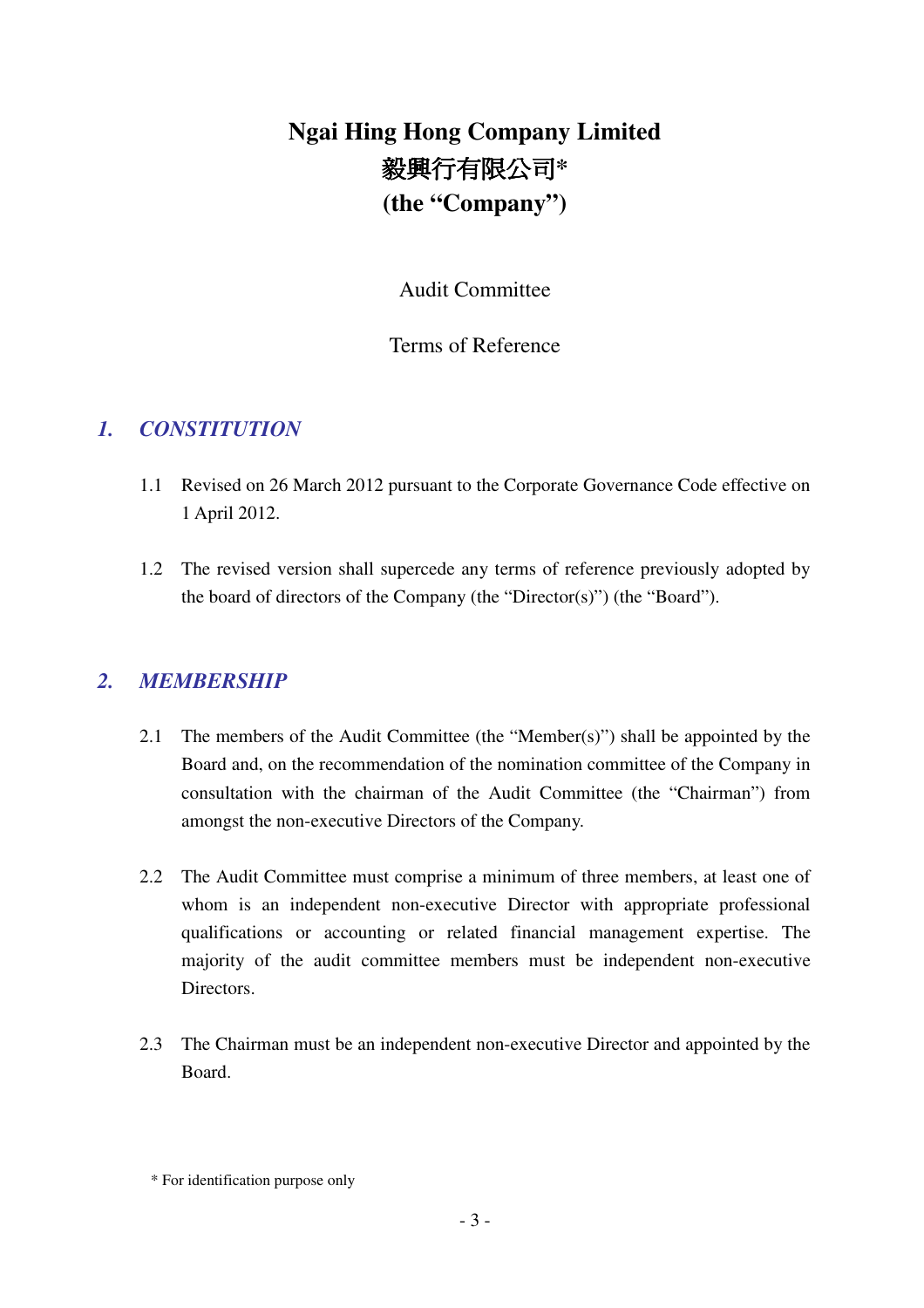2.4 In the event that the Audit Committee comprises of a non-executive Director who is a former partner of the Company's existing auditing firm, such non-executive Directors shall be prohibited from acting as a Member for a period of 1 year commencing on the date of his ceasing to be a partner of the auditing firm or to have any financial interest in the firm, whichever is later.

#### *3. MEETINGS*

- 3.1 The company secretary of the Company shall be the secretary of the Audit Committee.
- 3.2 The Audit Committee may from time to time appoint any other person with appropriate qualification and experience as the secretary of the Audit Committee.
- 3.3 A quorum of the Audit Committee shall be any two Members.
- 3.4 Notice of any meetings has to be given at least 7 days prior to any such meeting being held, unless all Members unanimously waive such notice. Irrespective of the length of notice being given, a Member attending the meeting shall be deemed waiver of the requisite length of notice of the meeting by the Member. Notice of any adjourned meetings is not required if adjournment is for less than 7 days.
- 3.5 Meetings may be held in person, by telephone or video conference. Members may participate in a meeting by means of a conference telephone or similar communications equipment by means of which all persons participating in the meeting are capable of hearing each other.
- 3.6 A resolution in writing signed by all Members shall be as valid and effectual as if it had been passed at a meeting of the Audit Committee duly convened and held.
- 3.7 Minutes of Audit Committee shall record in sufficient detail the matters considered and decisions reached, including any concerns raised by Directors or dissenting views expressed.
- 3.8 Full minutes of audit committee meetings should be kept by the secretary of the Audit Committee. Draft and final versions of minutes of the Audit Committee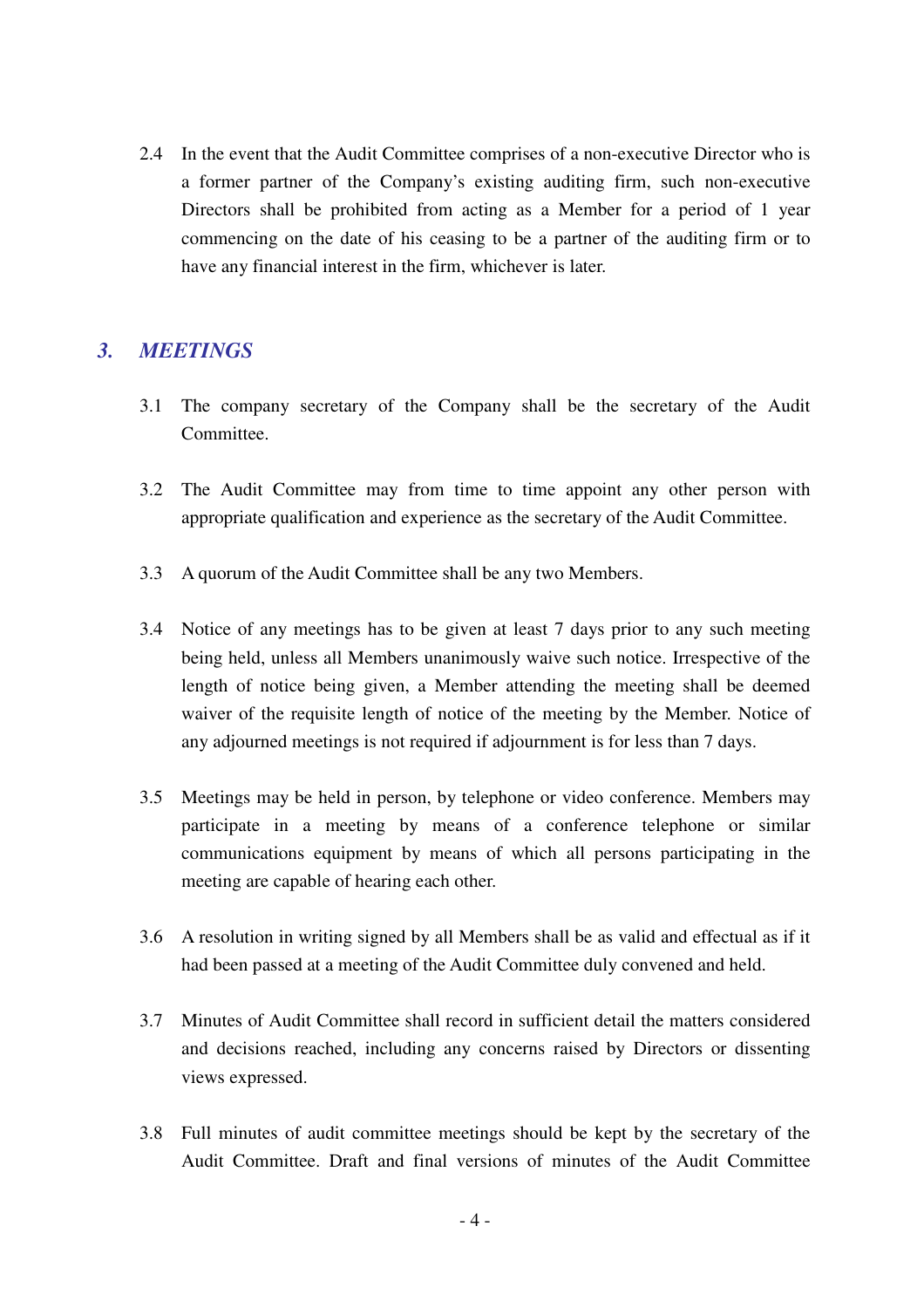meetings shall be sent to all Members for their comment and records respectively, in both cases within a reasonable time after the meeting. Such minutes of meeting shall be opened for the Board's inspection at any reasonable time on reasonable notice by any director.

### *4. ATTENDANCE AT MEETINGS*

- 4.1 At the invitation of the Audit Committee, the Finance Director (where there is one), the Head of Internal Audit (where there is one), and a representative of the external auditors may attend the meetings.
- 4.2 However, at least once a year the Audit Committee shall meet with the external auditors and internal auditors (where there is one) without executive Directors or management present.
- 4.3 Only Members are entitled to vote at the meetings.

### *5. FREQUENCY OF MEETINGS*

- 5.1 The Chairman, in consultation with the secretary, shall decide the frequency and timing of its meetings. There shall be as many meetings as the Audit Committee's duties and responsibilities require.
- 5.2 The Audit Committee should liaise with the Board and senior management and the Audit Committee must meet, at least twice a year, with the Company's auditors. The Company's external auditors may request that a meeting be held if they consider it necessary.

#### *6. AUTHORITY*

- 6.1 The Audit Committee is authorized by the Board to inspect all accounts, books and records of the Company.
- 6.2 The Audit Committee shall have the right to require the Company's management to furnish information on any matter relating to the financial position of the Company,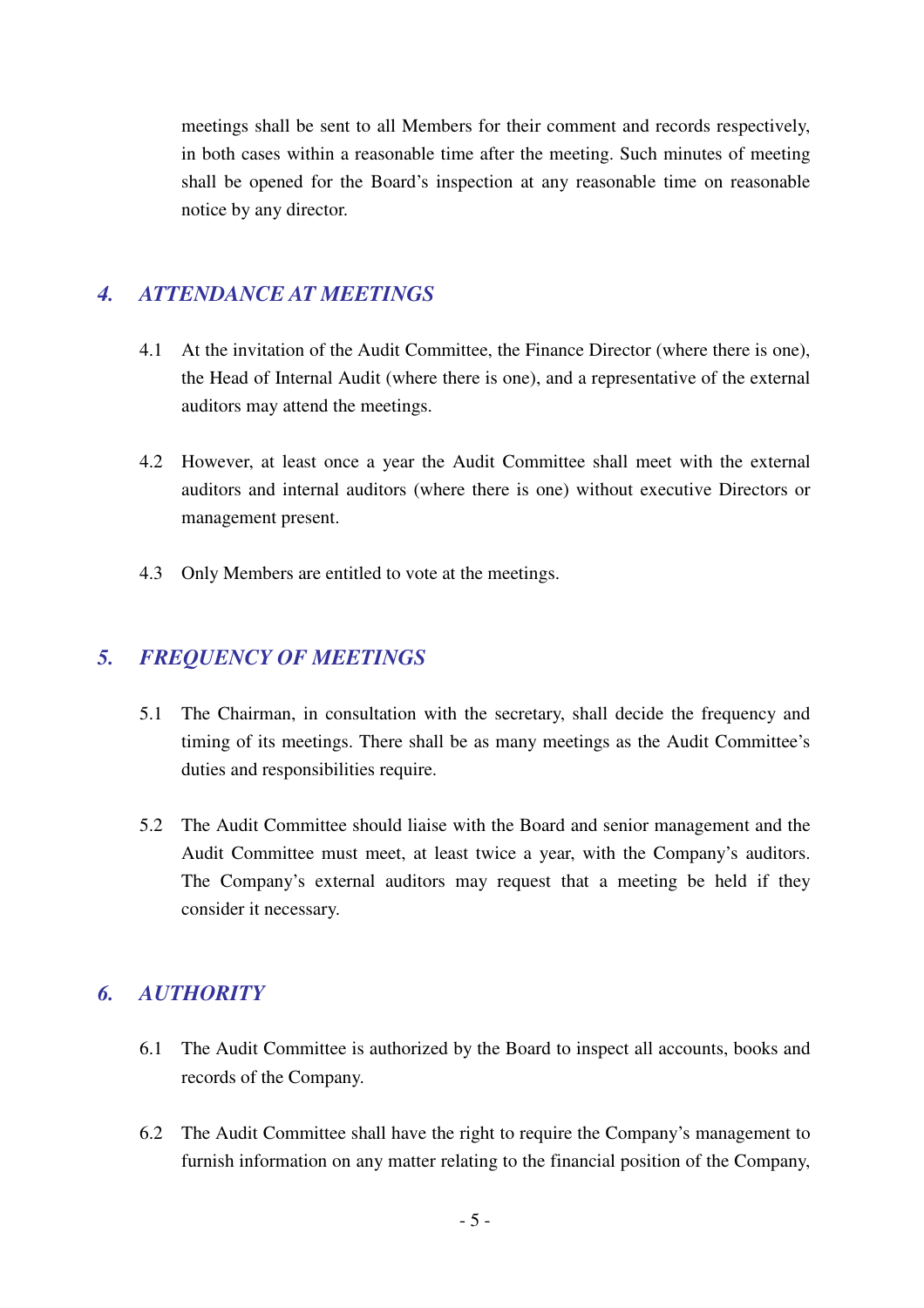its subsidiaries or affiliates, as may be required for the purposes of performing its duties.

- 6.3 A Member may, through the company secretary, seek independent advice in appropriate circumstances at the Company's expense to perform his/her duties as a Member to the Company within its terms of reference.
- 6.4 The Audit Committee shall be provided with sufficient resources to discharge its duties.
- 6.5 Where the Board disagrees with the Audit Committee's view on the selection, appointment, resignation or dismissal of the external auditors, the Company should include in the Corporate Governance Report a statement from the Audit Committee explaining its recommendation and also the reason(s) why the Board has taken a different view.
- 6.6 Where there is disagreement between the Audit Committee and the Board, adequate time should be made available for discussion of the issue with a view to resolving the disagreement. Where any such disagreements cannot be resolved, the Audit Committee shall have the right to report the issue to the shareholders as part of the report on its activities in the annual report.

## *7. DUTIES & RESPONSIBILITIES*

It is the Audit Committee's primary duty to act independently from the executive to ensure that the interests of the shareholders are properly protected in relation to financial reporting and internal control and to act as the key representative body for overseeing the Company's relations with the external auditors.

#### *Review of the financial information of the Company*

- 7.1 The Audit Committee shall monitor the integrity of the Company's financial statements and annual report and accounts, half-year report and, if prepared for publication, quarterly reports and to review significant financial reporting judgments contained in them.
- 7.2 The Audit Committee should focus particularly on:-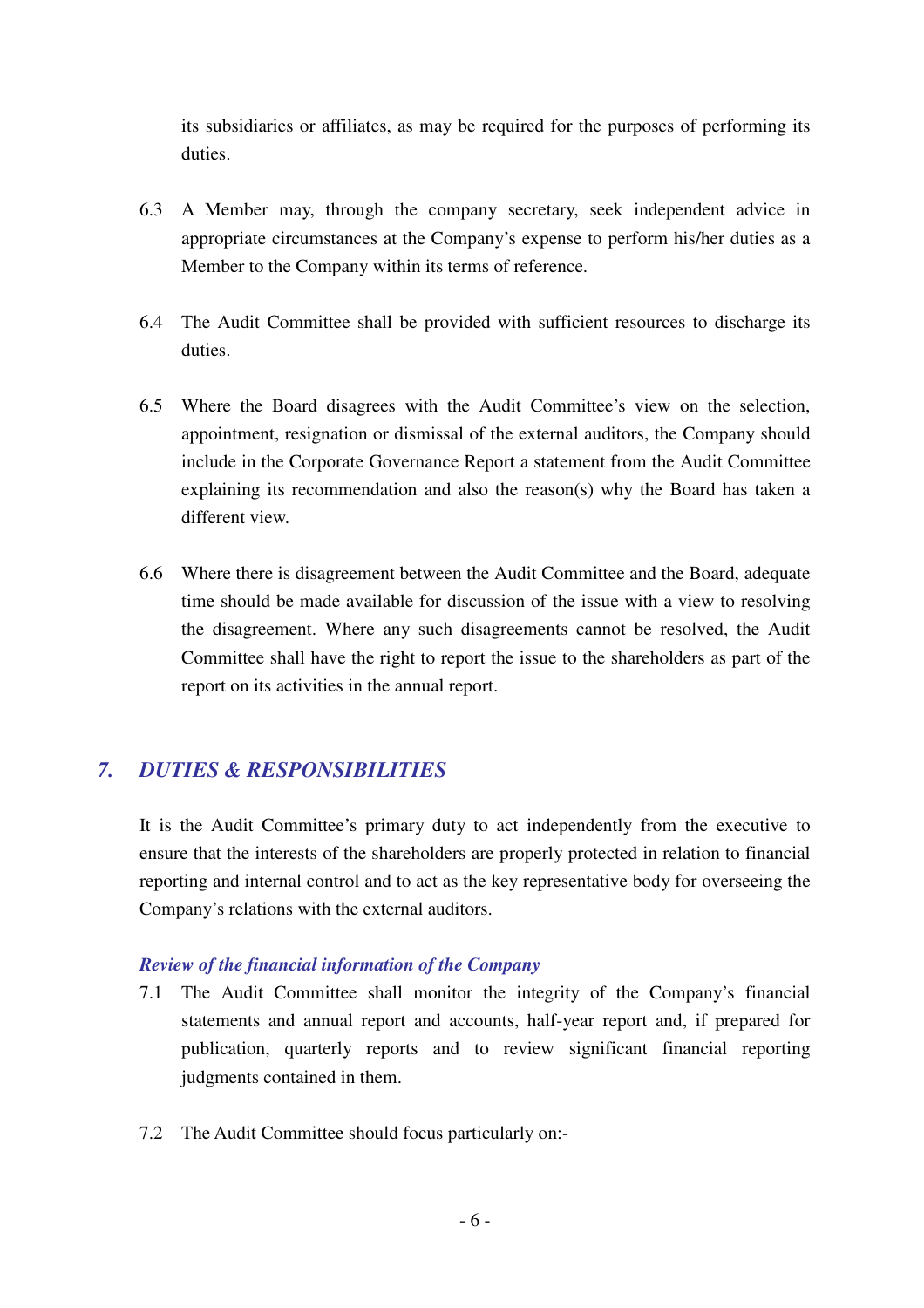- (a) any changes in accounting policies and practices;
- (b) major judgmental areas;
- (c) significant adjustments resulting from audit;
- (d) the going concern assumptions and any qualifications;
- (e) compliance with accounting standards; and
- (f) compliance with the Rules Governing the Listing of Securities on The Stock Exchange of Hong Kong Limited and legal requirements in relation to financial reporting.
- 7.3 Regarding 7.2 above:-
	- (a) Members should liaise with the Board and senior management and the Audit committee must meet, at least twice a year, with the Company's auditors; and
	- (b) the Audit Committee should consider any significant or unusual items that are, or may need to be, reflected in the report and accounts, it should give due consideration to any matters that have been raised by the Company's staff responsible for the accounting and financial reporting function, compliance officer or auditors.
- 7.4 The Audit Committee should have the following responsibilities:-

#### *Oversight of the Company's financial reporting system and internal control procedures*

- (a) to review the Company's financial controls and, unless expressly addressed by a separate board risk committee composed of independent non-executive Directors or by the Board itself, the Company's internal control and risk management systems;
- (b) to discuss the internal control system with management to ensure that management has performed its duty to have an effective internal control system and the discussion should include the adequacy of resources, staff qualifications and experience, training programmes and budget of the Company's accounting and financial reporting function;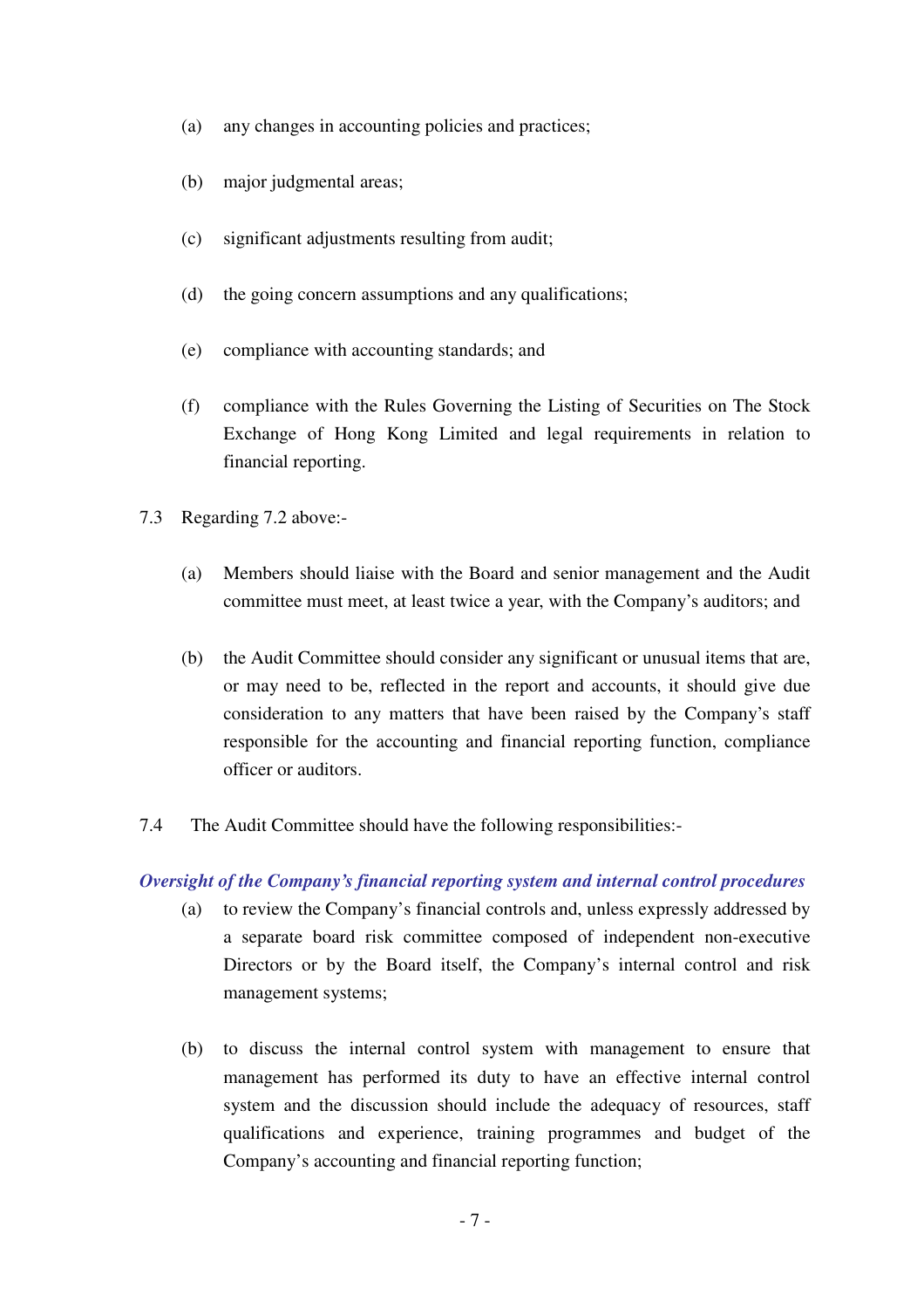- (c) to consider major investigation findings on internal control matters as delegated by the Board or on its own initiative and management's response to these findings;
- (d) where an internal audit function exists, to ensure co-ordination between the internal and external auditors, and to ensure that the internal audit function is adequately resourced and has appropriate standing within the Company, and to review and monitor its effectiveness. Where there is no internal audit function, the Audit Committee should consider annually whether there is a need for an internal audit function and make a recommendation to the Board, and the reasons for the absence of such a function should be explained in the relevant section of the annual report;
- (e) to review the Company and its subsidiaries' financial and accounting policies and practices;
- (f) to review the external auditor's management letter, any material queries raised by the auditor to management about accounting records, financial accounts or systems of control and management's response;
- (g) to ensure that the Board will provide a timely response to the issues raised in the external auditor's management letter;
- (h) to report to the Board on the matters set out in the terms of reference here;
- (i) to consider other topics, as defined by the Board;

#### *Relationship with the Company's auditors*

- (j) to be primarily responsible for making recommendations to the Board on the appointment, reappointment and removal of the external auditor, and to approve the remuneration and terms of engagement of the external auditor, and any questions of its resignation or dismissal;
- (k) to review and monitor the external auditor's independence and objectivity;
- (l) to review and monitor the effectiveness of the audit process in accordance with applicable standards and to discuss with the external auditor the nature and scope of the audit and reporting obligations before the audit commences;